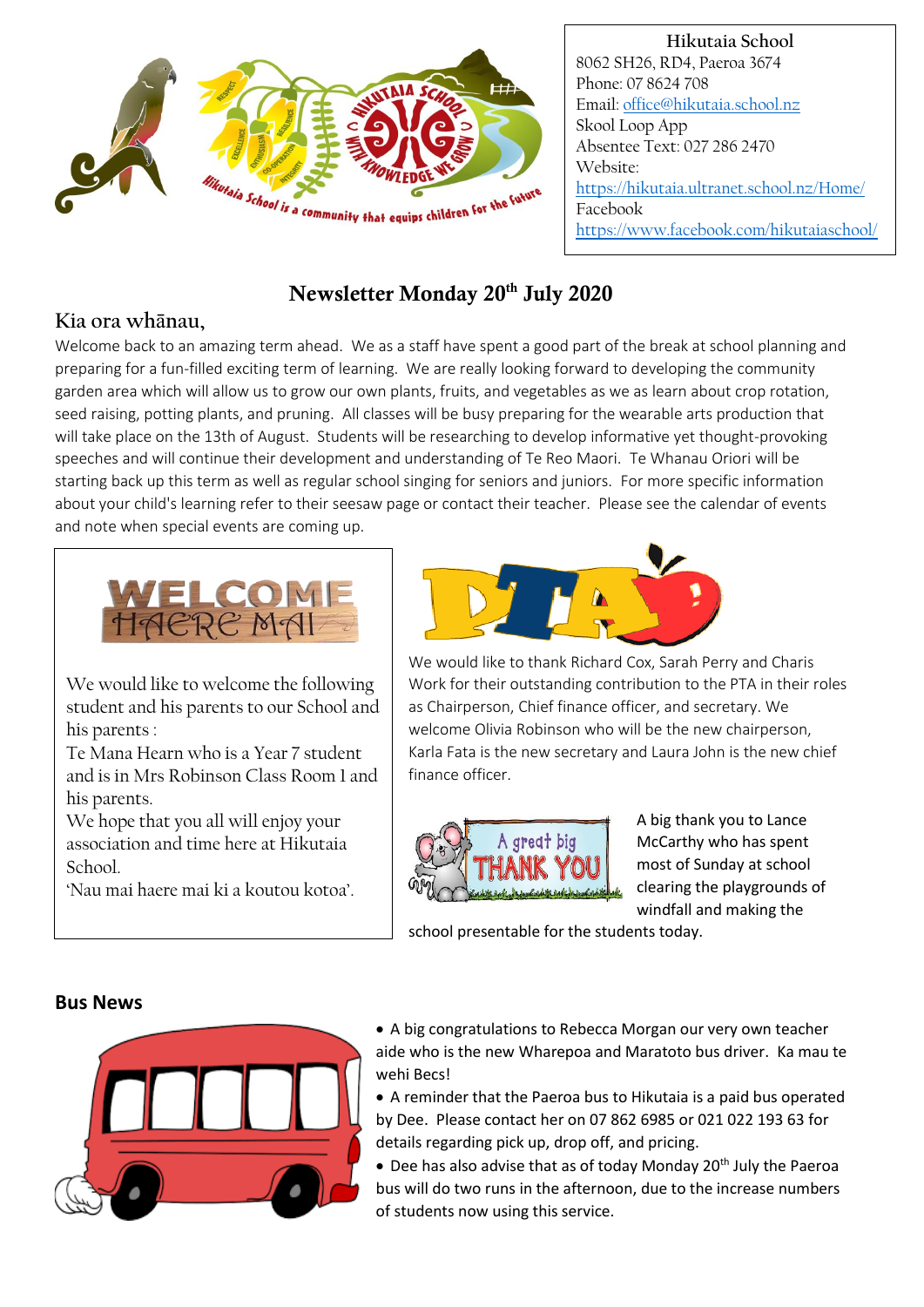## Property update

Yay, no more flooding in the school. The drainage system has finally been completed and is looking great. We are just waiting for the grass to grow around the back of room 2 before we can open it up to the students. Thank you to Dave Dodd and Richard Cox Contractors for completing this mammoth task. The front fencing and bus shelter is still coming. We hope to have contractors start mid-way through Term 3.



## Slinks Collection 2020

Slinkies is well underway and a huge thank you to all of those that have been out collecting over the last two weeks.

We have a number of new collectors this year and we thank you all for your time to this fundraiser. So far we have collected 146 slinkies and have raised approx \$800.

Slinkies runs the whole of this term with the last collection Friday September 25th.

#### Maratoto Run

| $22nd$ July – Rodney Spinks  | $24th$ July – Paul & Clare Shortt | $26th$ July – Richard Cox       |
|------------------------------|-----------------------------------|---------------------------------|
| $29th$ July – Royce & Hayden | $31st$ July – Jono & Tina Ching   | $2nd$ August – Ian Brett        |
| Rangiora Run                 |                                   |                                 |
| $22nd$ July – Brad & Jeff    | $24th$ July – Bevan & Gavin       | $26th$ July – Jake & Sara Perry |
| $29th$ July – Dion Silvester | $31st$ July – Craig & Peter       | $2nd$ August – Laura & Hamish   |

## Netball Information – Starting this Thursday 23<sup>rd</sup> July

Y1 & Y2 : 3:30 to 4:30 on Court 1 Y3 & Y4 : 3:30 to 4:30 on Court 2



Y5 & Y6 : 4:35 to 5:45 on Court 2

Y7 & Y8 : 4:35 to 5:45 on Court 4

Due to the current pandemic situation we've had to compact our sessions so we ask that all children that are wanting to play please arrive prepared and on time. It is also because of the time constraints that we have chosen what we as the committee believe to be excellent coaches/assistants for each age group. All coaches are very experienced and have a wealth of knowledge of the game. We have also been lucky enough to have the College girls helping with each age group and then umpiring to gain some experience with Meirene, our Umpire Co-

ordinator. Here are our coaches and assistants: Y1 & 2: tbc Y3 & 4: Kristin Wineera Asst: Danica Halden & Megan Dustow Y5 & 6: Stacey Taylor Asst: Grace Wright & Breanna Hill Y7 & 8: Olivia Robinson & Brook Hill Asst: Amber McKain & Josey Hansen We ask that there be NO parents on the courts at all times please. Parents can wait/watch from the covered seating areas, so our dates are: Week 1: Thursday 23rd July Week 2: Thursday 30th July Week 3: Thursday 6th August Week 4: Thursday 13th August Back Up Days in case of bad weather are 20th & 27th August. All children must wear appropriate clothing (no jeans) appropriate footwear, no jewellery, hair tied back, short nails, drink bottle & an awesome attitude! Any questions don't hesitate to ask. Look forward to seeing everyone there!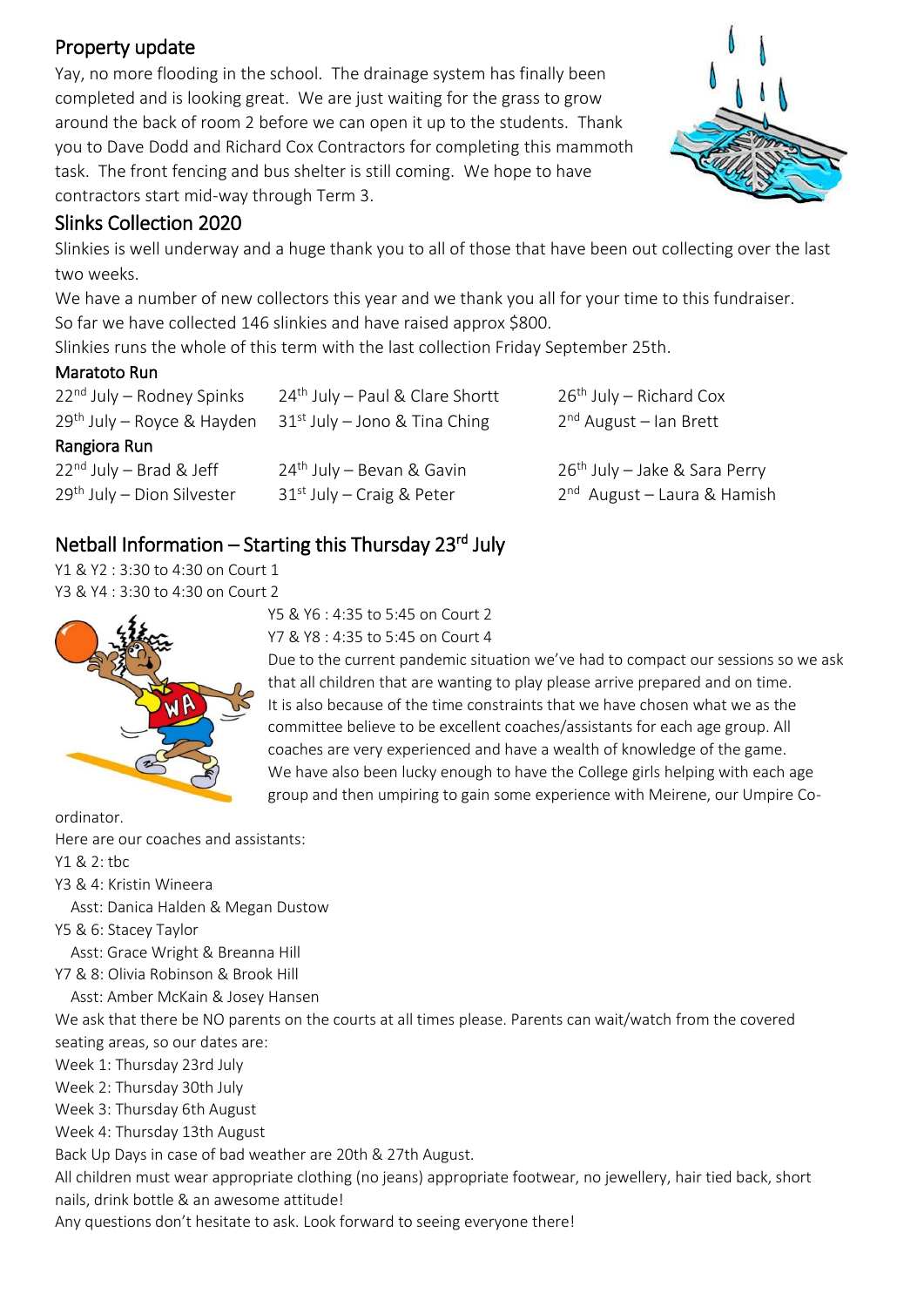## Welcome to Hikutaia School Whanau

Today we would like to welcome two special members to the Hikutaia School Whanau. The students at Hikutaia School have named them Hei hei and Lollypop.





### Hikutaia School Agricultural Day

Hikutaia School will be hosting the annual Group Day this year.

Agricultural Day for Hikutaia School will be held on Wednesday 14<sup>th</sup> October and Group Day Friday 16<sup>th</sup> October.

Calves will be added to School programmes as long as the schools are confident in managing the restrictions required for Mycoplasma bovis.

| <b>School Pepeha</b>                                                              |                              |  |  |
|-----------------------------------------------------------------------------------|------------------------------|--|--|
| Ka tangi te titi                                                                  | The Titi is calling          |  |  |
| Ka tangi te kaka                                                                  | The Kaka is calling          |  |  |
| Ka tangi hoki ahau                                                                | And I wish to call           |  |  |
| Tihei mauri ora                                                                   | Behold there is life         |  |  |
| Ko Whaka Moehau te maunga                                                         | Whaka Moehau is our mountain |  |  |
| Ko Hikutaja te awa                                                                | Hikutaia is our river        |  |  |
| Ko Tikapa te moana                                                                | Tikapa is our sea            |  |  |
| Ko Hikutaia te marae                                                              | Hikutaia is our Marae        |  |  |
| Ko Ngati pu te iwi                                                                | Ngati Pu is our iwi          |  |  |
| Ko Hikutaia te kura                                                               | Hikutaia is our School       |  |  |
| Ko (insert name) ahau                                                             | I am                         |  |  |
| Nõ reira                                                                          | Therefore                    |  |  |
| Tēnā koutou, tēnā koutou, tēnā tātou katoa Greetings, greetings, greetings to you | all.                         |  |  |

# **Free Mobile Ear Clinic Service – Term 3 2020**

Paeroa – Plunket Rooms Cnr Wharf & Marshall Streets Thursday 23rd July from 11.00 a.m. to 12.30 p.m.

Thames – Thames Hospital Clinical Centre Friday 14th August appointments only. Phone 07 838 3565 ext 22094



### **Noah Yokota Music Tuition – Hikutaia School**

If your child is interested in learning to play guitar, drums, ukulele, recorder, piano or keyboard Noah comes into our school to teach students. She is extremely talented and confident with using music technology and has a wonderful enthusiasm for music catering for individual needs of each student.

You can contact Noah via emai[l noah.nzmsm@gmail.com](mailto:noah.nzmsm@gmail.com) or mobile 020 418 005 44. Fees are for solo lesson or buddy lessons.